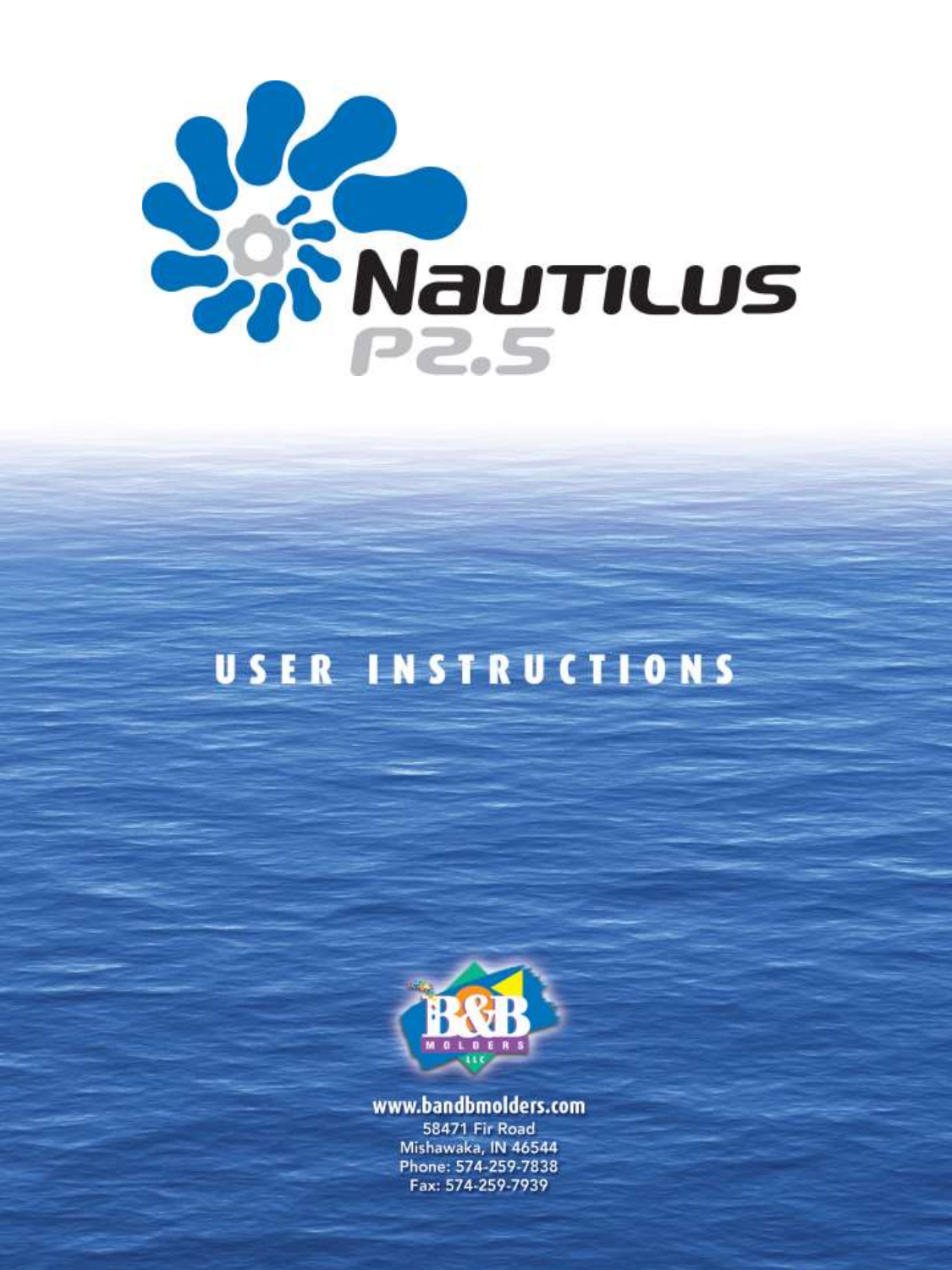

**Congratulations on purchasing an RV equipped with the most advanced water management system available today! Be sure to read all** *Caution* **and** *User* **Instructions on the Nautilus Panel and in your Owner's Manual before performing any operation using the Nautilus Panel System.** 



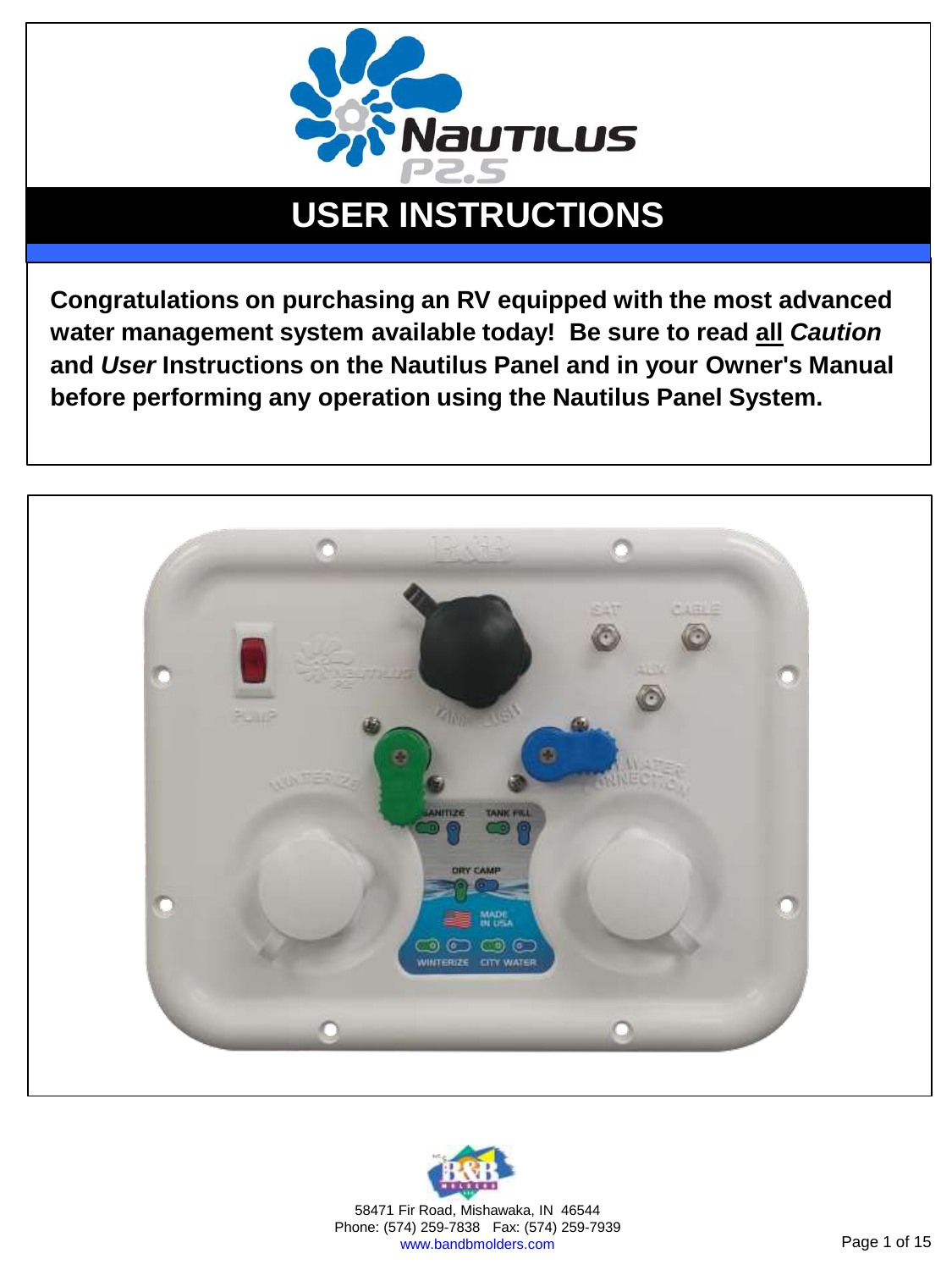

## **IMPORTANT!!**





58471 Fir Road, Mishawaka, IN 46544 Phone: (574) 259-7838 Fax: (574) 259-7939 www.bandbmolders.com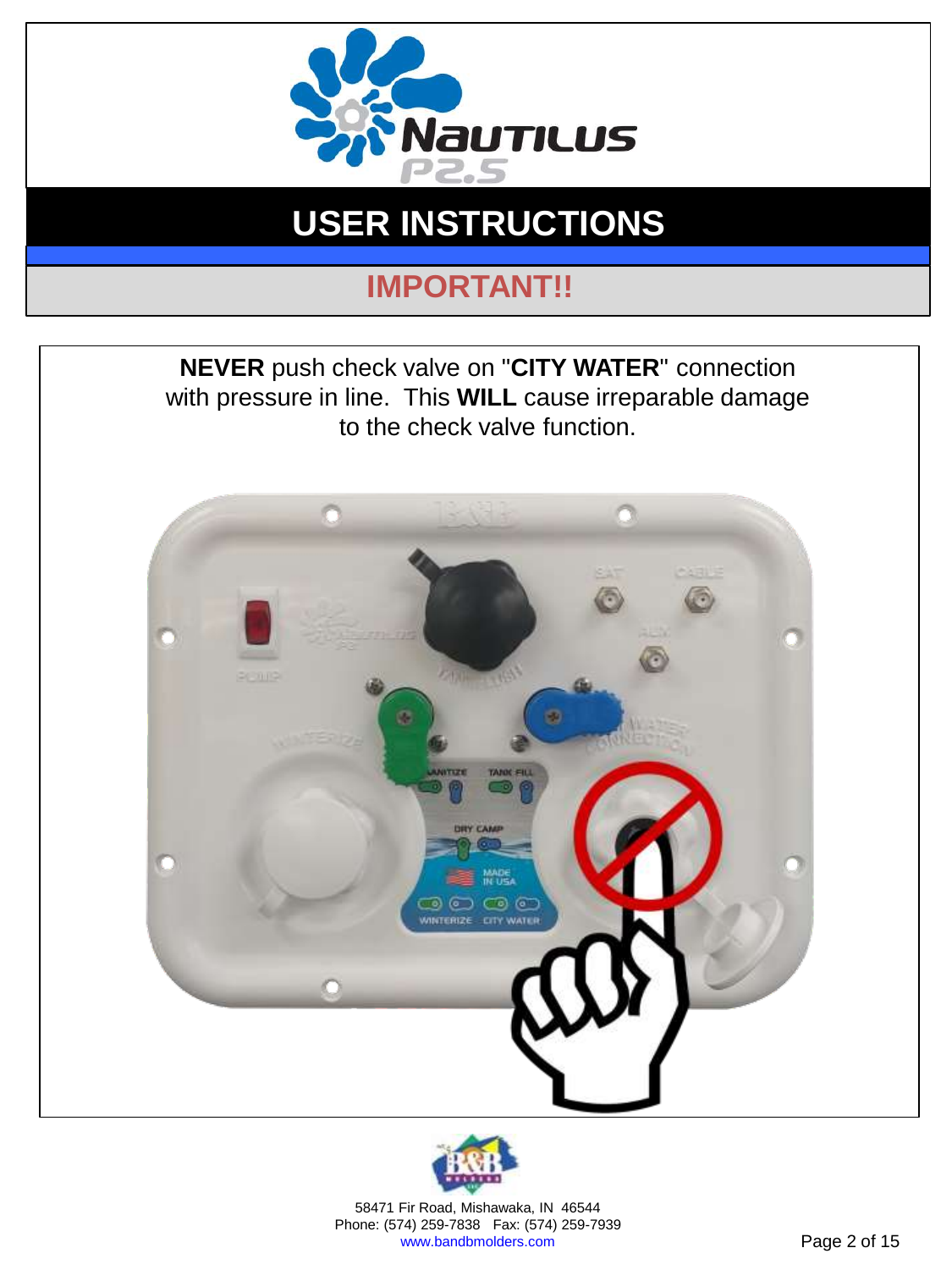

**The Nautilus P2.5 Panel System will allow you to perform the following functions:**

- 1. Power fill your fresh water tank for remote or dry camping
- 2. Use your pump to supply water to fixtures from fresh water tank
- 3. Use your pump to siphon fill or sanitize your fresh water tank from a bucket
- 4. Connect to city water at the camping site to supply water to fixtures
- 5. Winterize your plumbing lines and fixtures
- 6. Rinse black tank to help control odors and prevent sewage buildup
- 7. Connect up to three (3) coax lines with satellite, cable and auxiliary



58471 Fir Road, Mishawaka, IN 46544 Phone: (574) 259-7838 Fax: (574) 259-7939 www.bandbmolders.com **Page 3 of 15**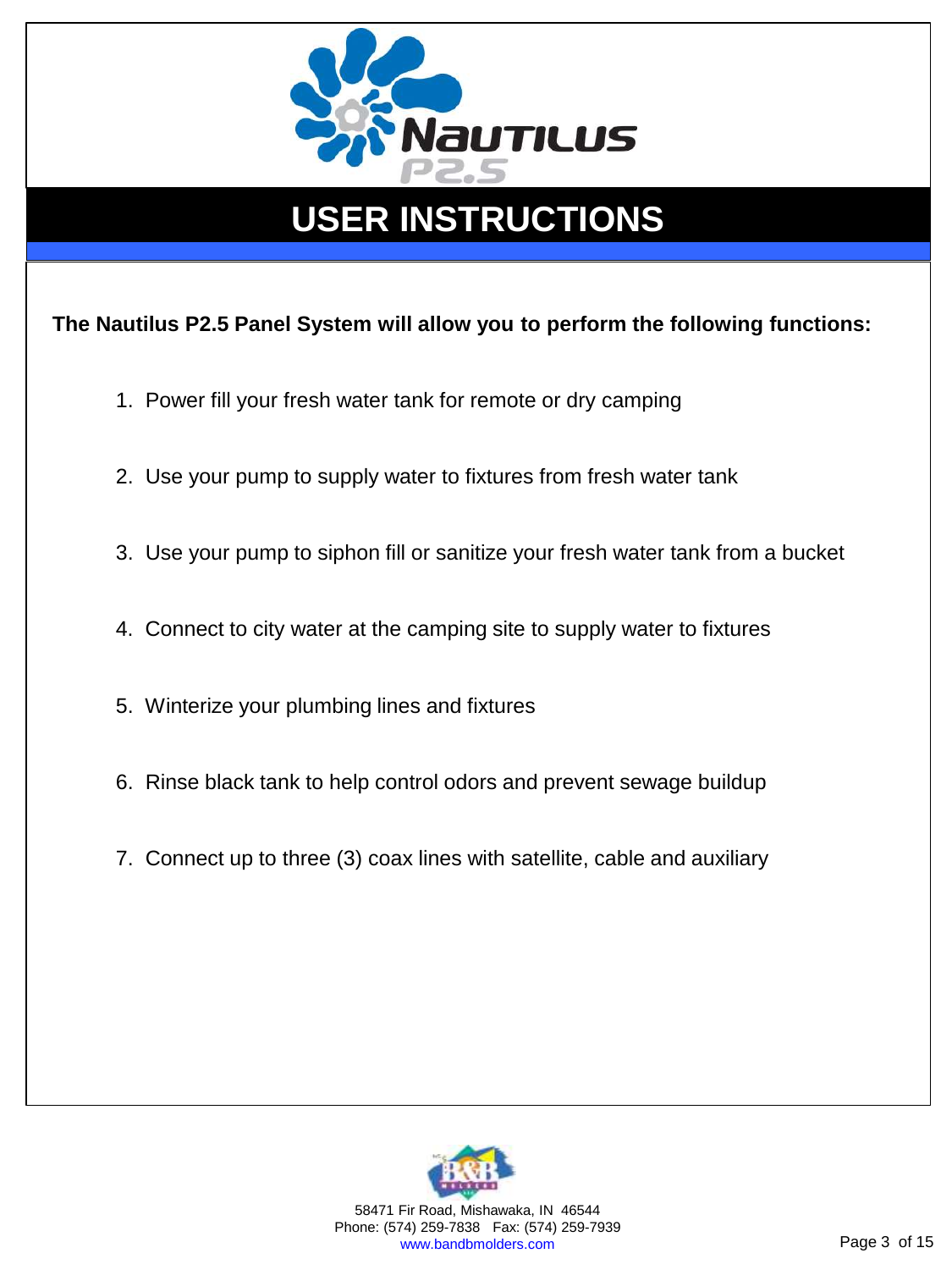

#### **INSTALLATION INSTRUCTIONS USER INSTRUCTIONS**

**Nautilus P2.5 Handle Position and Valve Routing Information**

**GREEN HANDLE**: Receives water from water inlet on front of panel

Sideways - water goes from inlet to pump

Down – water goes to fresh water tank



Sideways - water goes to fixtures (cold)



Down – water goes to or come from fresh water tank





58471 Fir Road, Mishawaka, IN 46544 Phone: (574) 259-7838 Fax: (574) 259-7939 www.bandbmolders.com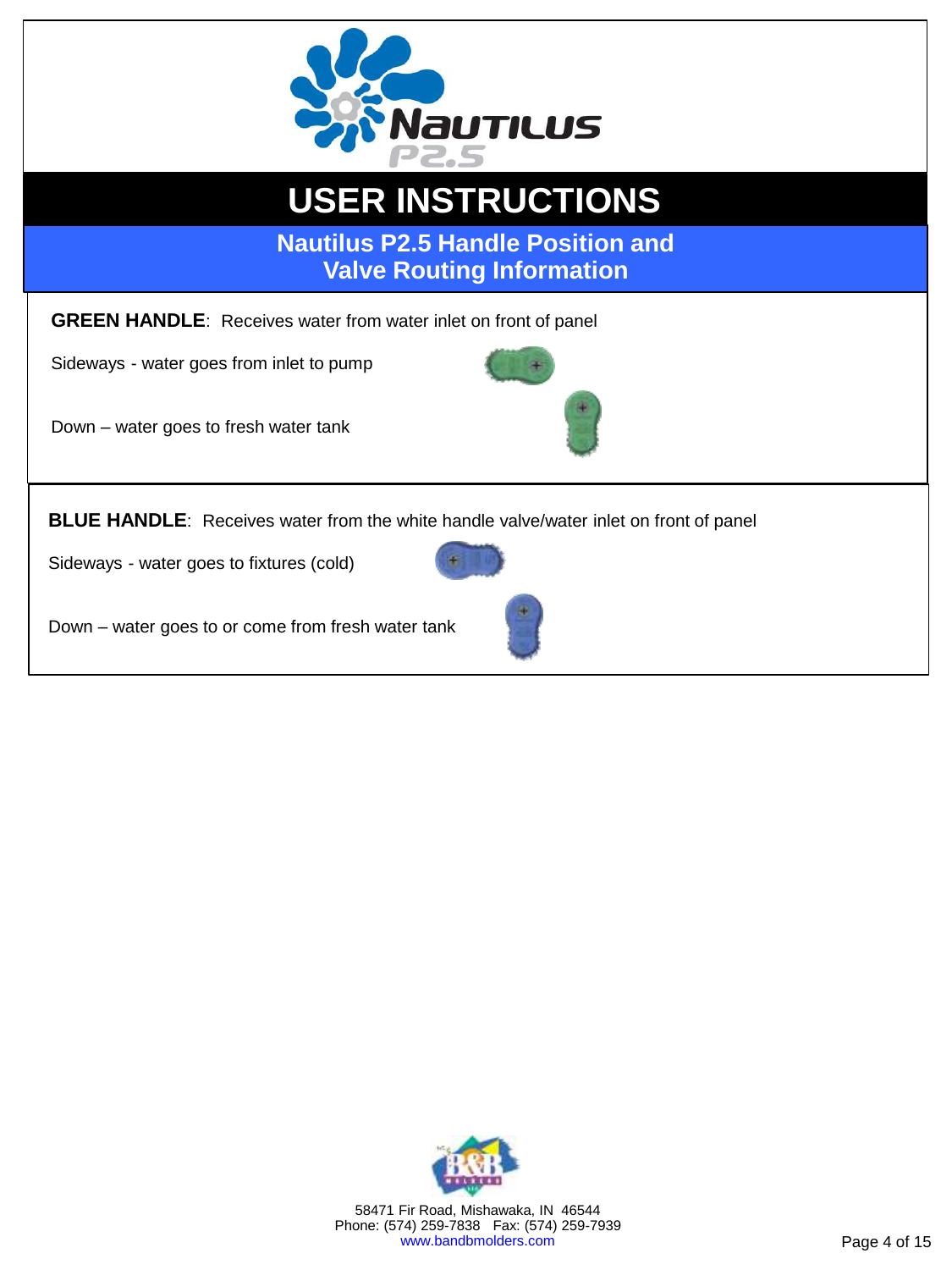

#### **CONNECTING COAX FOR CABLE AND/OR SATELLITE**



- 1. For cable TV connection, connect the threaded coax from the source to the **"CABLE"** connection.
- 2. For satellite TV connection, connect the threaded coax from the satellite dish to the **"SAT"** connection.
- 3. Consult your Owner's Manual to see if the **"AUX"** connection has an application.



58471 Fir Road, Mishawaka, IN 46544 Phone: (574) 259-7838 Fax: (574) 259-7939 www.bandbmolders.com **Page 5 of 15**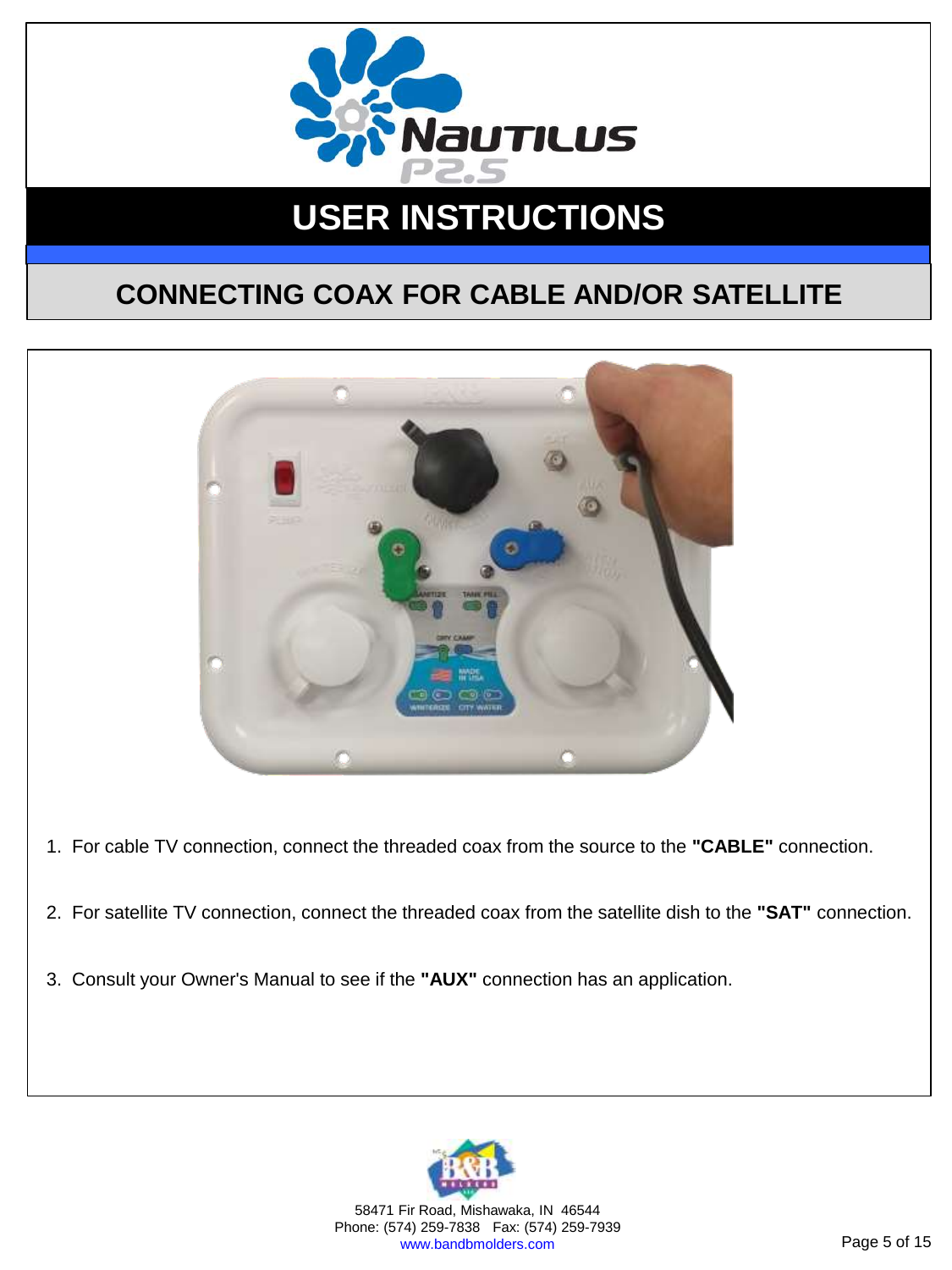

### **Filling Fresh Water Tank "Tank Fill"**

- 1. Connect garden hose to inlet labeled "**CITY WATER**."
- 2. Turn handles to **TANK FILL** position as shown.
- **BLUE** diverter handle should be facing down. **GREEN** diverter handle should be facing left.



3. Connect other end of hose to water supply source.



4. Turn water supply on at source. Fresh water tank should begin to fill.

**NOTE**: Consult your Owner's Manual for tank capacity. D**O NOT OVERFILL TANK!**



- 5. When desired level in fresh water tank is reached, turn water off at source.
- 6. Disconnect garden hose from inlet on Nautilus panel.



58471 Fir Road, Mishawaka, IN 46544 Phone: (574) 259-7838 Fax: (574) 259-7939 www.bandbmolders.com **Page 6 of 15**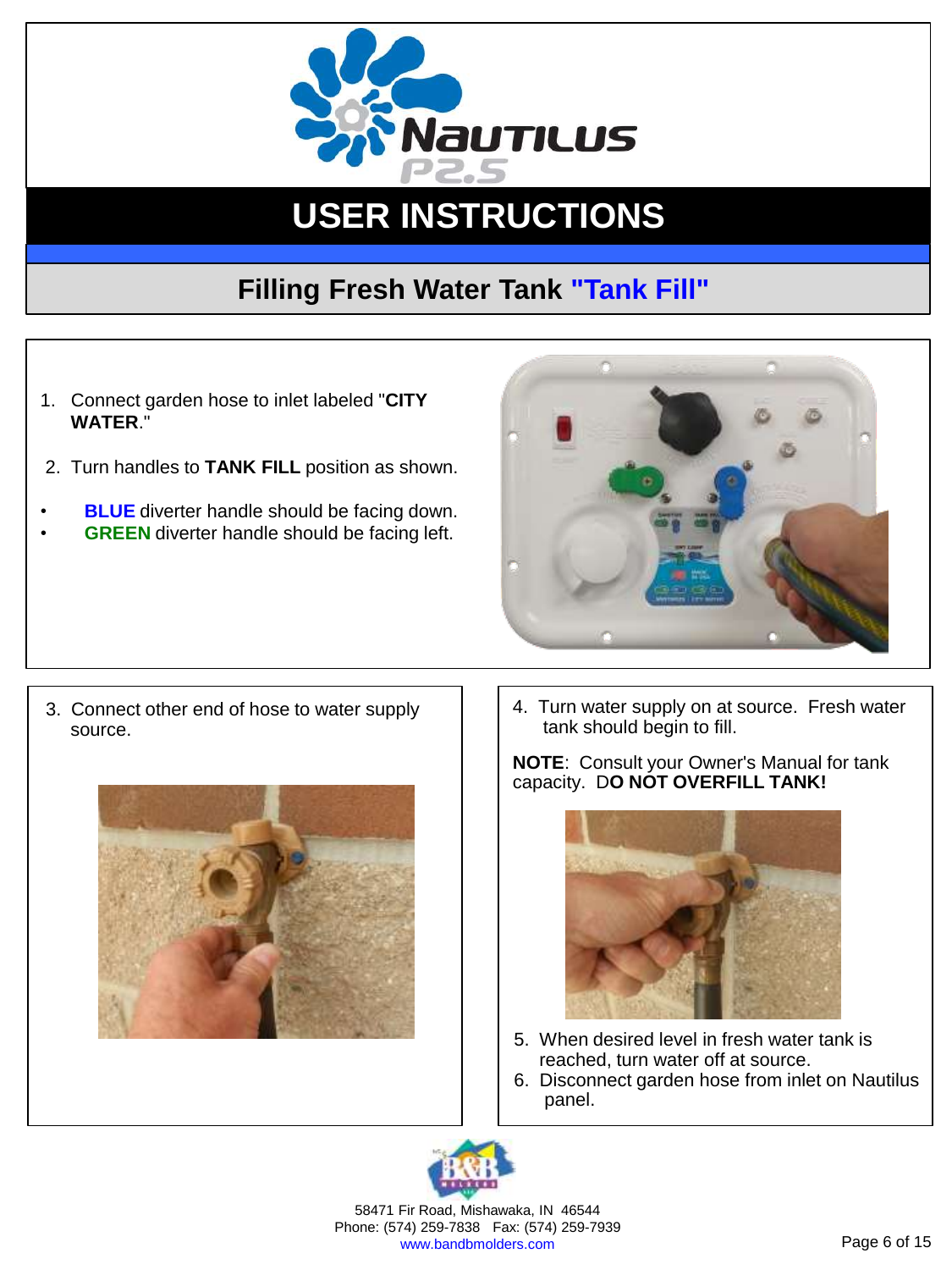

#### **Fill or Sanitize Fresh Water Tank via Pump "SANITIZE"**

- 1. Connect garden hose to inlet labeled **"SANITIZE / WINTERIZE"**
- 2. Turn handles to '"**SANITIZE**" position as shown.
- **BLUE** diverter handle should be facing down.
- **GREEN** diverter handle should be facing left.



3. Place other end of hose in container holding water or sanitizing solution.



4. Push **"PUMP"** switch to turn pump on.



**NOTE**: LED indicator light below the pump switch will be lit if pump has power.



58471 Fir Road, Mishawaka, IN 46544 Phone: (574) 259-7838 Fax: (574) 259-7939 www.bandbmolders.com **Page 7 of 15**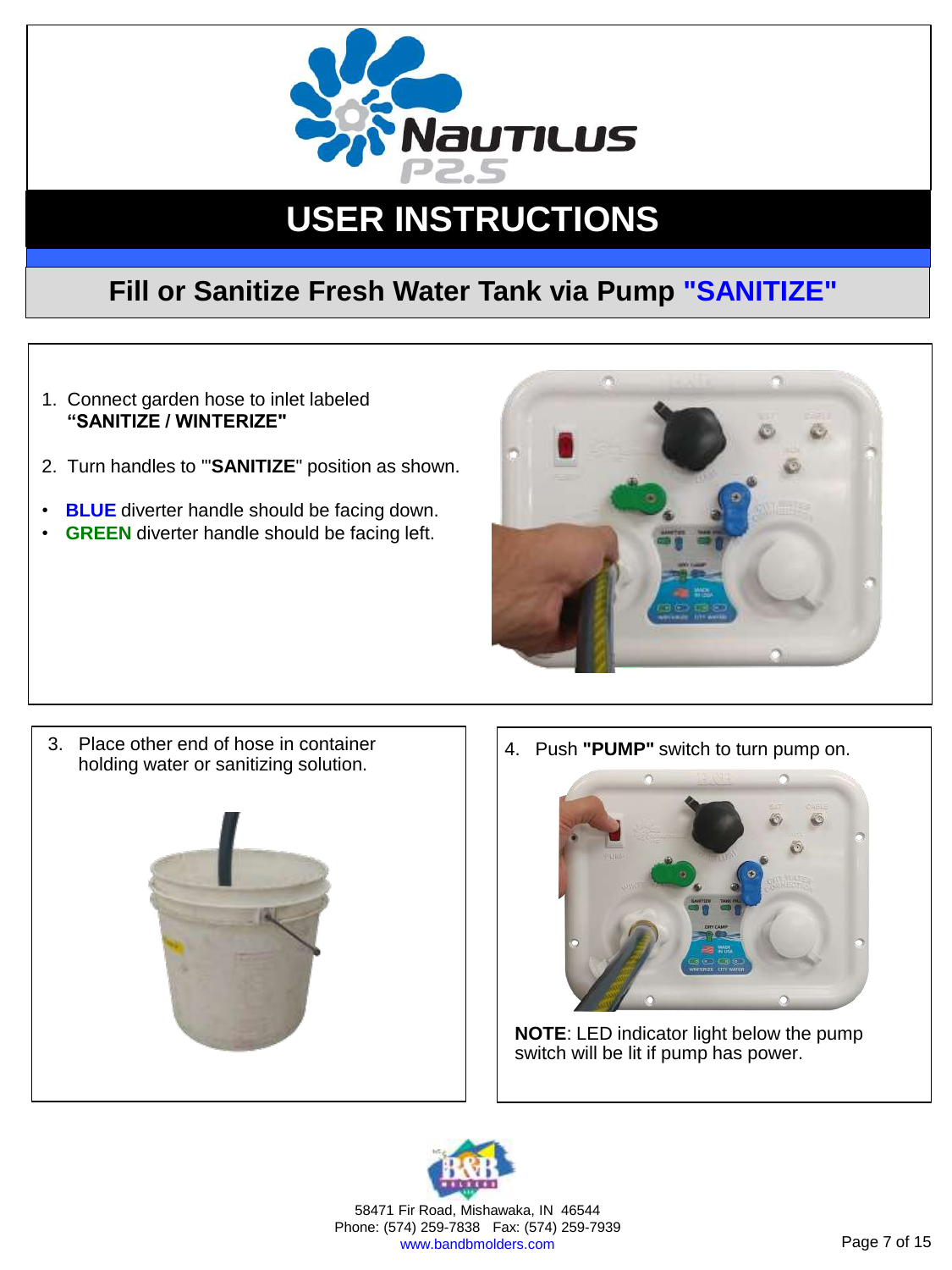

#### **Fill or Sanitize Fresh Water Tank via Pump "SANITIZE"**

<u>USER INSTRUCTIONS INSTRUCTIONS IN A SERIES OF THE SERIES OF THE SERIES OF THE SERIES OF THE SERIES OF THE SERIES OF THE SERIES OF THE SERIES OF THE SERIES OF THE SERIES OF THE SERIES OF THE SERIES OF THE SERIES OF THE SER</u>

5. Pump should be running and fresh water tank should begin to fill.

**NOTE:** Consult your Owner's Manual for tank capacity. **DO NOT OVERFILL TANK!**

- 6. When desired level in fresh water tank is reached, push "**PUMP**" switch to turn pump off.
- **NOTE**: LED indicator light below the pump switch will not be lit.



7. Disconnect garden hose from inlet on Nautilus panel.



58471 Fir Road, Mishawaka, IN 46544 Phone: (574) 259-7838 Fax: (574) 259-7939 www.bandbmolders.com Page 8 of 15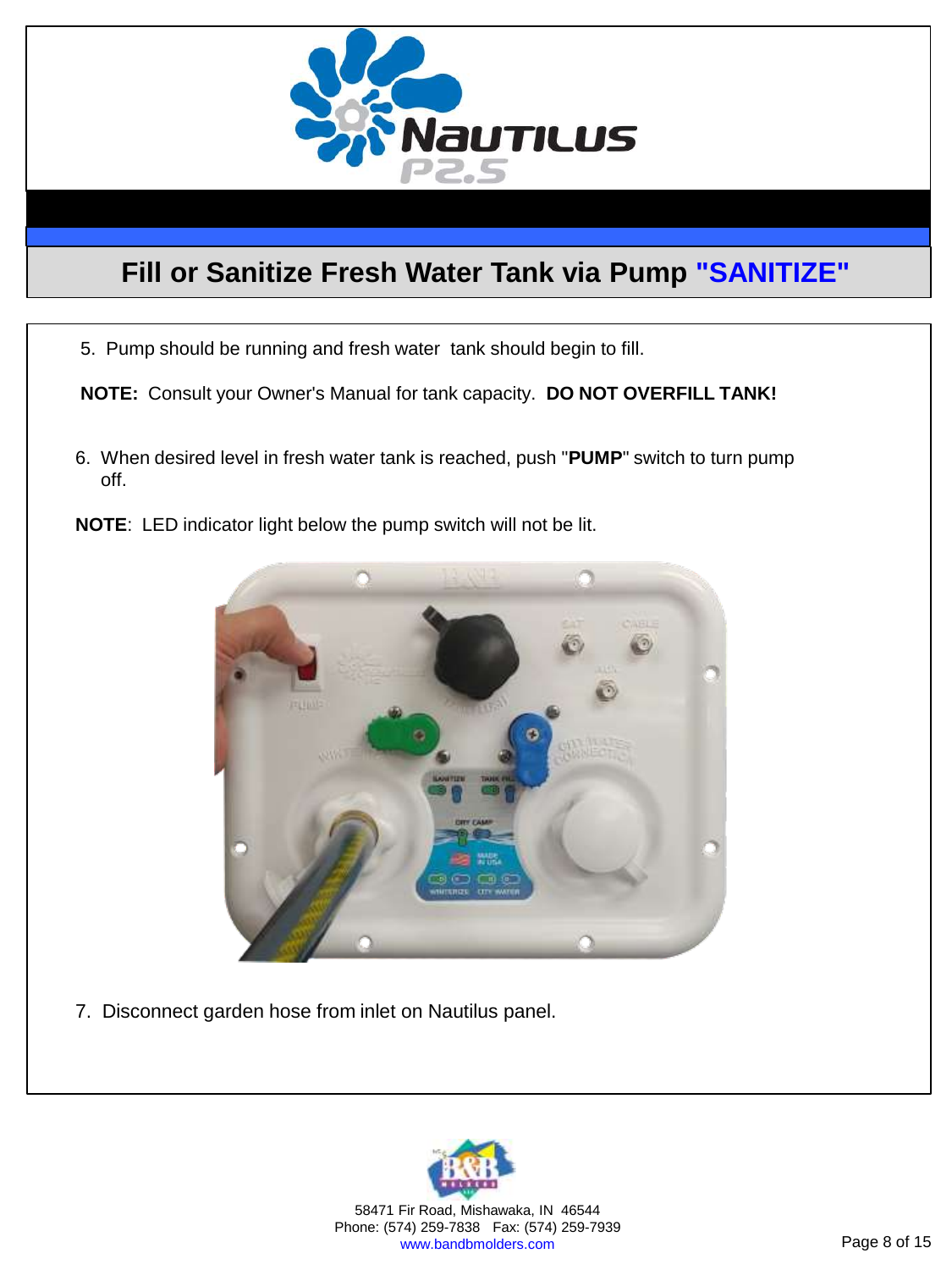

#### **Using Pump to Supply Water from Fresh Tank "DRY CAMPING"**

- **1.** Make sure fresh water tank has necessary supply of water.
- 2. Turn handles to "**DRY CAMPING**" position as shown.
- **BLUE** diverter handle should be facing right.
- **GREEN** diverter handle should be facing down



- 3. Push **"PUMP"** switch to turn pump on.
- **NOTE**: LED indicator light below the pump switch will be lit if pump has power.
- 4. Water should be available to all fixtures.
- **NOTE**: The pump will run when a plumbing fixture is open.
- 5. Make sure pump is turned off when not in use.



58471 Fir Road, Mishawaka, IN 46544 Phone: (574) 259-7838 Fax: (574) 259-7939 www.bandbmolders.com **Page 9 of 15**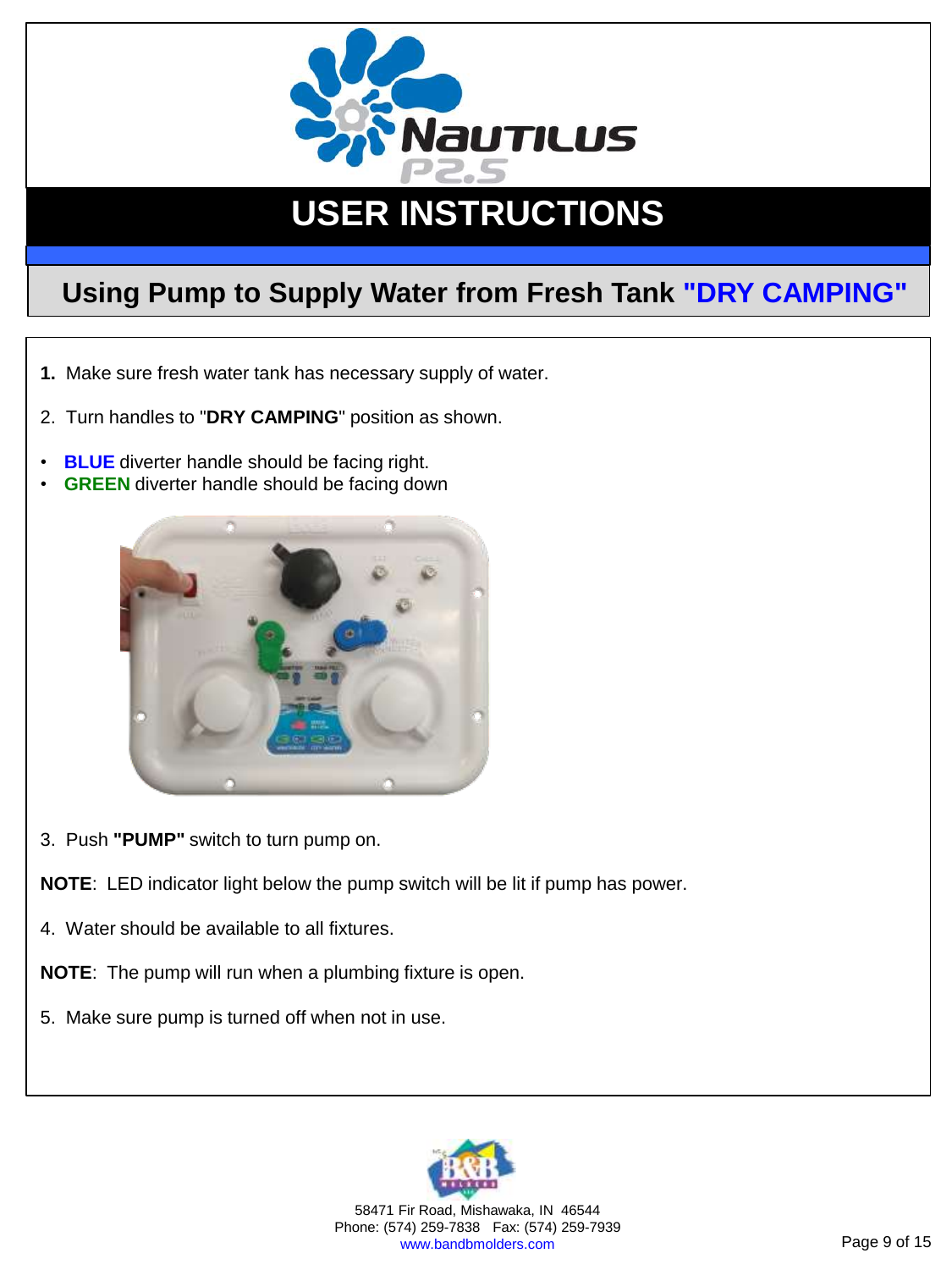

#### **Using System from Pressurized Water Source "CITY WATER"**

- 1. Connect garden to hose to inlet **"CITY WATER."**
- 2. Turn handles to "**CITY WATER**" position.
- **BLUE** diverter handle should be facing right.
- **GREEN** diverter handle should be facing left.



3. Connect other end of hose to water supply source.



4. Open faucet at water supply source. Water should be available to all fixtures.

**NOTE**: Refer to OEM Owner's Manual for safe operating pressures.



Over pressurizing water lines may cause damage to plumbing lines and fixtures.



58471 Fir Road, Mishawaka, IN 46544 Phone: (574) 259-7838 Fax: (574) 259-7939 www.bandbmolders.com **Page 10 of 15**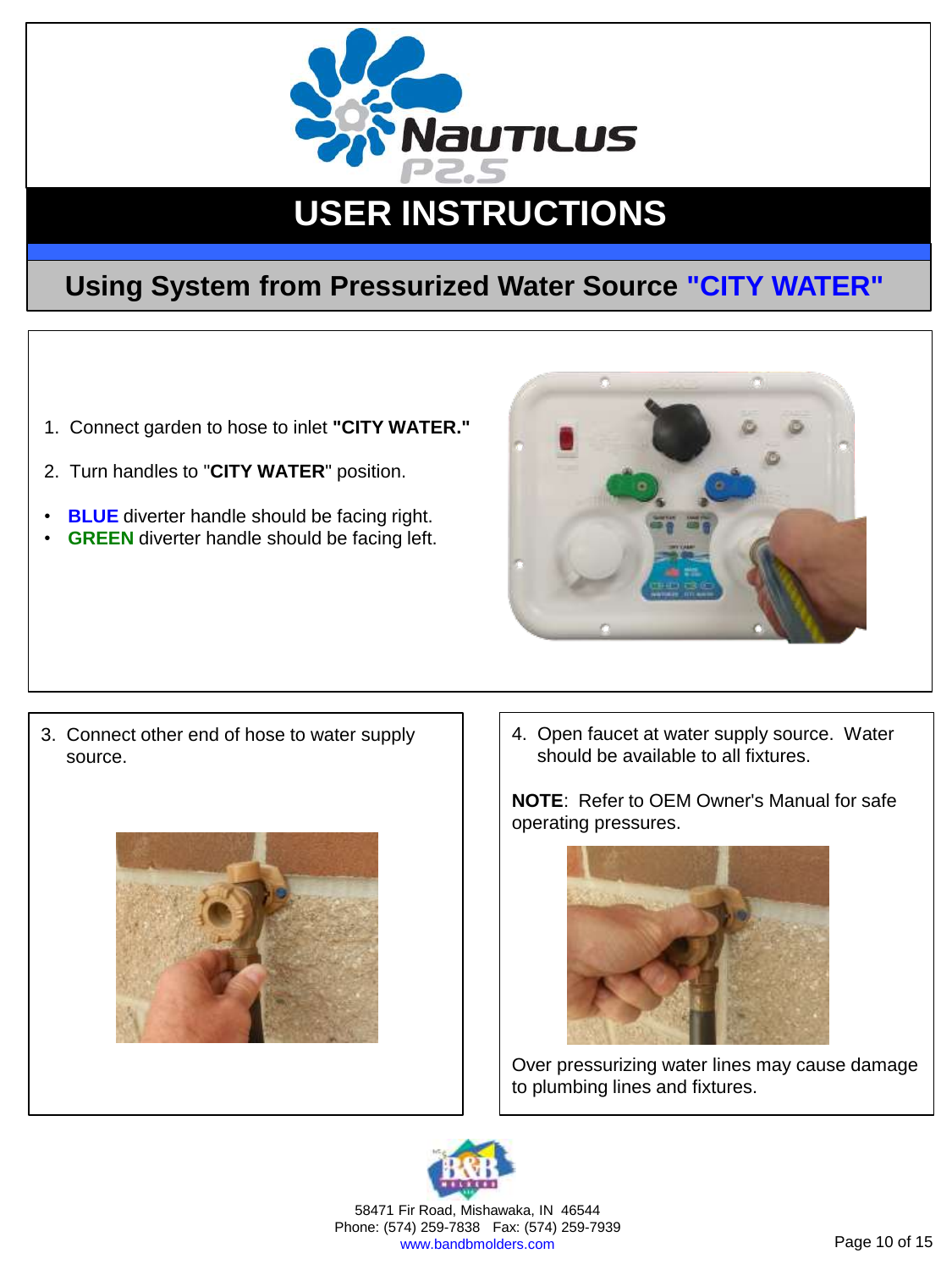

#### **Winterizing Plumbing Lines and Fixtures "WINTERIZE"**

- 1. Turn handles to "**TANK FILL**" position as shown.
- **BLUE** diverter handle should be facing down.
- **GREEN** diverter handle should be facing left.



- 2. Open low point drain(s) on RV to remove water in plumbing lines. Open both a hot and cold faucet to help drainage process.
- 3. Open drain plug on hot water heater to drain water if unit is equipped with hot water holding tank.

**NOTE**: Contact your dealer or manufacturer for exact location of low point drains and hot water heater.

4. Once most water has been drained from plumbing lines, turn, **BLUE & GREEN** handles so they are at a 45 degree angle as shown.





58471 Fir Road, Mishawaka, IN 46544 Phone: (574) 259-7838 Fax: (574) 259-7939 74) 259-7656 Fax. (574) 259-7959<br>www.bandbmolders.com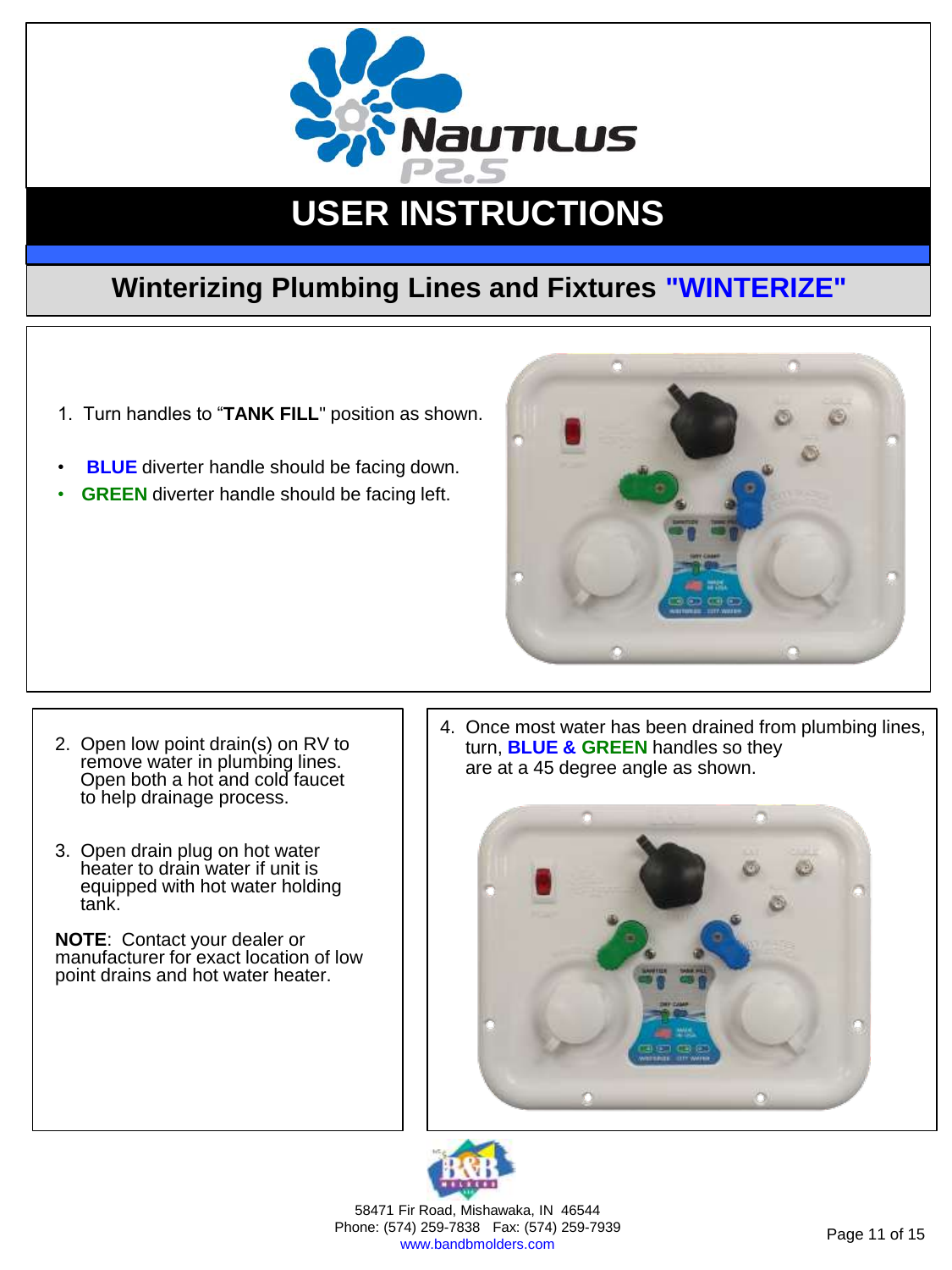

#### **Winterizing Plumbing Lines and Fixtures "WINTERIZE"**

- 5. Using "**CITY WATER**" inlet or low point drain, blow out plumbing lines (40 PSI max) with handles still at 45 degree angle as shown. This will ensure any trapped water in plumbing harness is removed.
- 6. Close drains on hot water tank & low point drains
- 7. Remove apparatus used to blow out plumbing lines from **"CITY WATER"** inlet.



- 7. Turn handles to "**WINTERIZE**" position as shown.
- **BLUE** diverter handle should be facing right.
- **GREEN** diverter handle should be facing left.
- 8. Connect a short section of garden hose to inlet labeled **"SANITIZE / WINTERIZE."**

**Important !!! Make sure you BY-PASS your water heater if your unit requires it. Contact your RV manufacturer for more information.**





58471 Fir Road, Mishawaka, IN 46544 Phone: (574) 259-7838 Fax: (574) 259-7939 74) 259-7656 Fax. (574) 259-7959<br>www.bandbmolders.com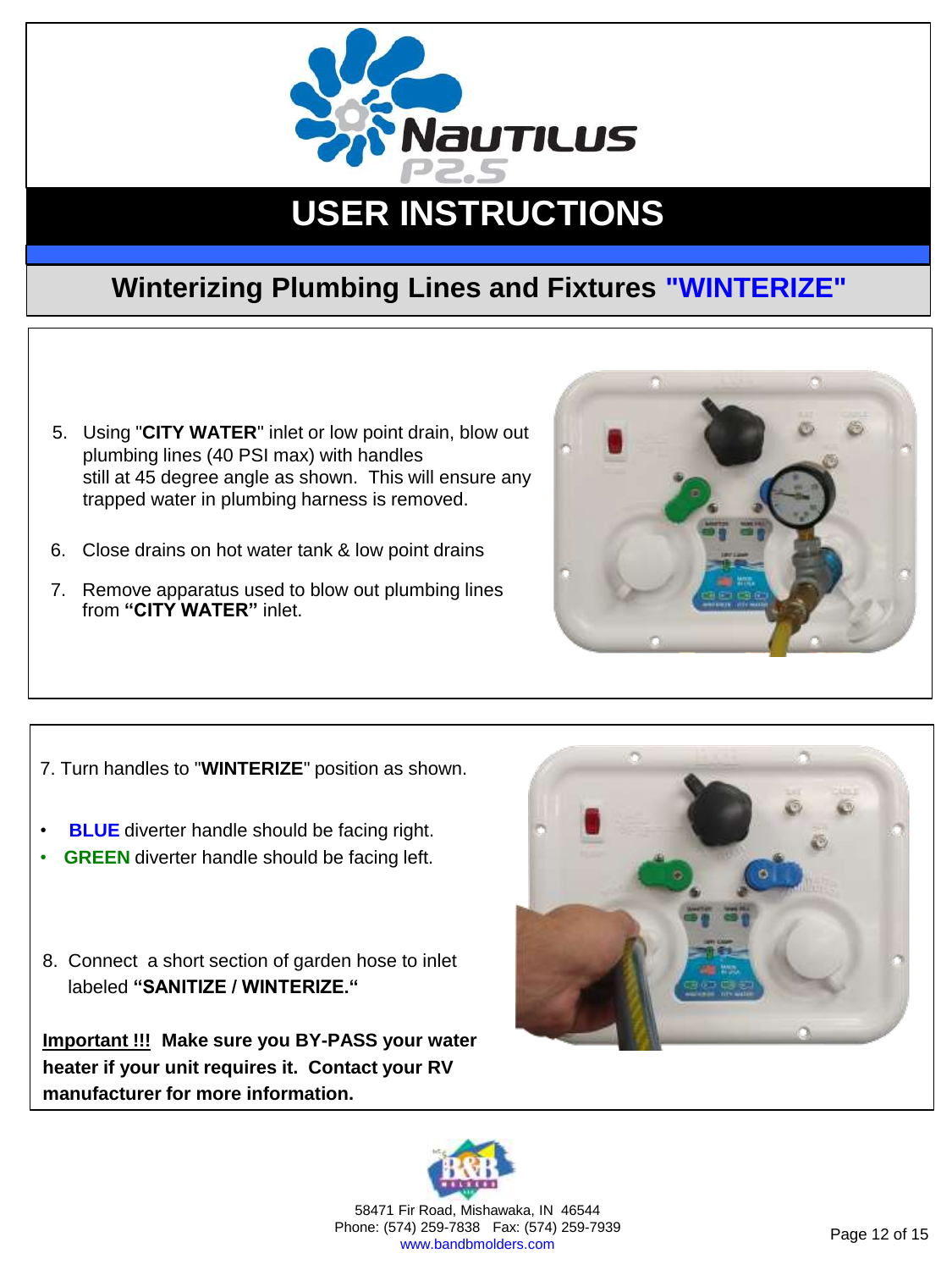

#### **Winterizing Plumbing Lines and Fixtures "WINTERIZE"**

9. Place other end of garden hose in container holding approved winterizing solution.



**NOTE**: A short or cut off section of garden hose should help the pump to prime easier.

11. Pump should be running and winterizing solution should begin to flow through pump into plumbing lines and fixtures.

**NOTE**: The pump will run when a plumbing fixture is open.

- 12. Open one plumbing fixture, keeping it open until winterization solution appears, then close.
- 13. Follow above procedure until all inside & outside plumbing fixtures have been winterized hot & cold sides of plumbing fixtures.

**Important! Make sure to run winterizing solution through hot & cold lines on exterior shower.**

10. Push **"PUMP"** switch to turn pump on.

**NOTE**: LED indicator light below the pump switch will be lit if pump has power.



14. Push "**PUMP**" switch to turn off pump.

**NOTE**: LED indicator light below the pump switch will not be lit.



15. Disconnect garden hose from "**CITY WATER**" inlet.

**NOTE**: It is normal for some winterizing solution to be present as hose is being disconnected.



58471 Fir Road, Mishawaka, IN 46544 Phone: (574) 259-7838 Fax: (574) 259-7939 74) 259-7656 Fax. (574) 259-7959<br>www.bandbmolders.com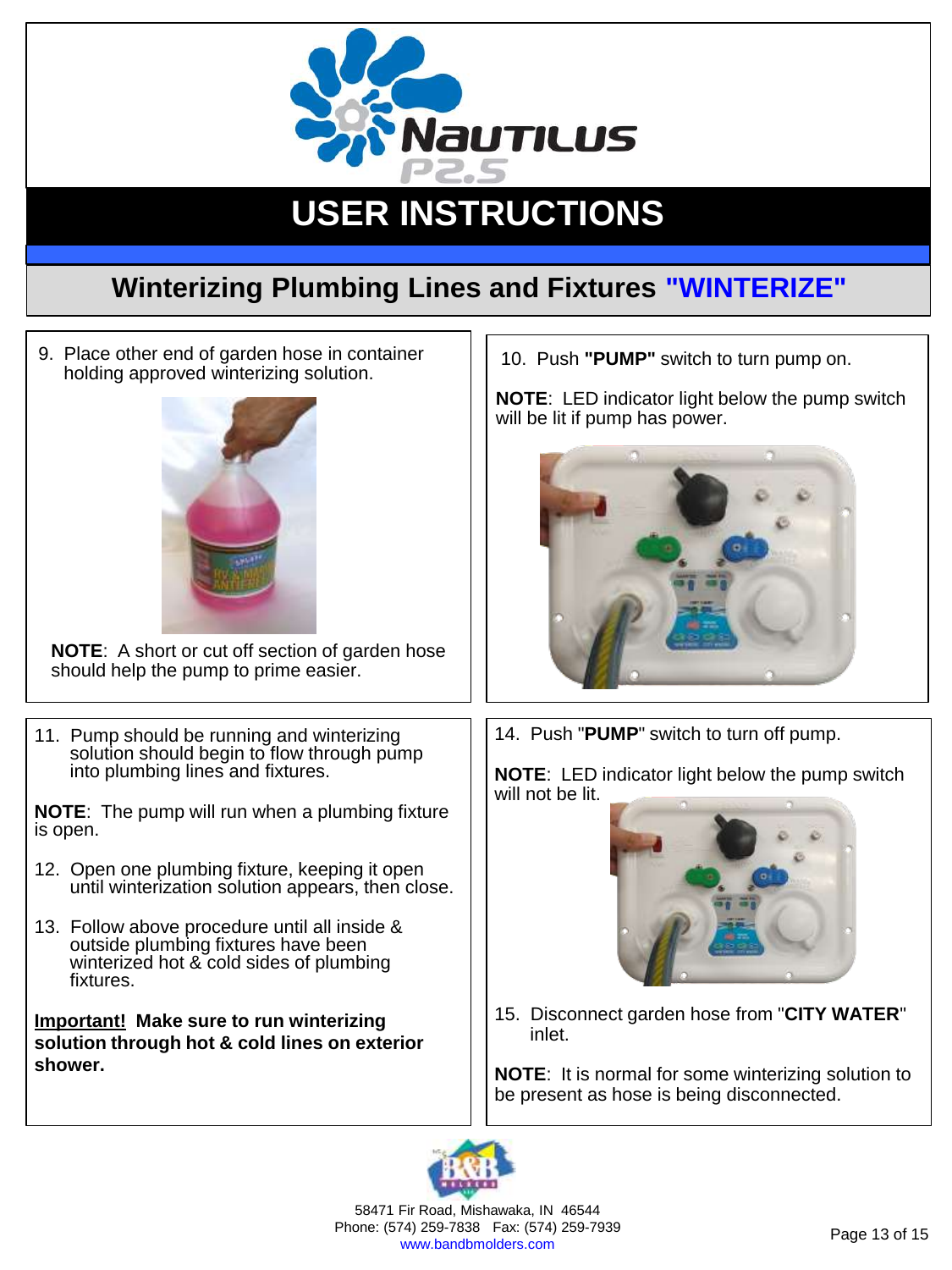

### **Rinsing the Waste Tank "TANK FLUSH"**

1. Connect flexible sewer hose to 4" dump outlet on unit.



2. Open black waste holding tank valve and leave open to allow black tank to drain.



3. Attach a garden hose to inlet labeled **"TANK FLUSH."**



4. Connect other end of hose to water supply source.





58471 Fir Road, Mishawaka, IN 46544 Phone: (574) 259-7838 Fax: (574) 259-7939 74) 259-7838 Fax: (574) 259-7939<br>www.bandbmolders.com Page 14 of 15